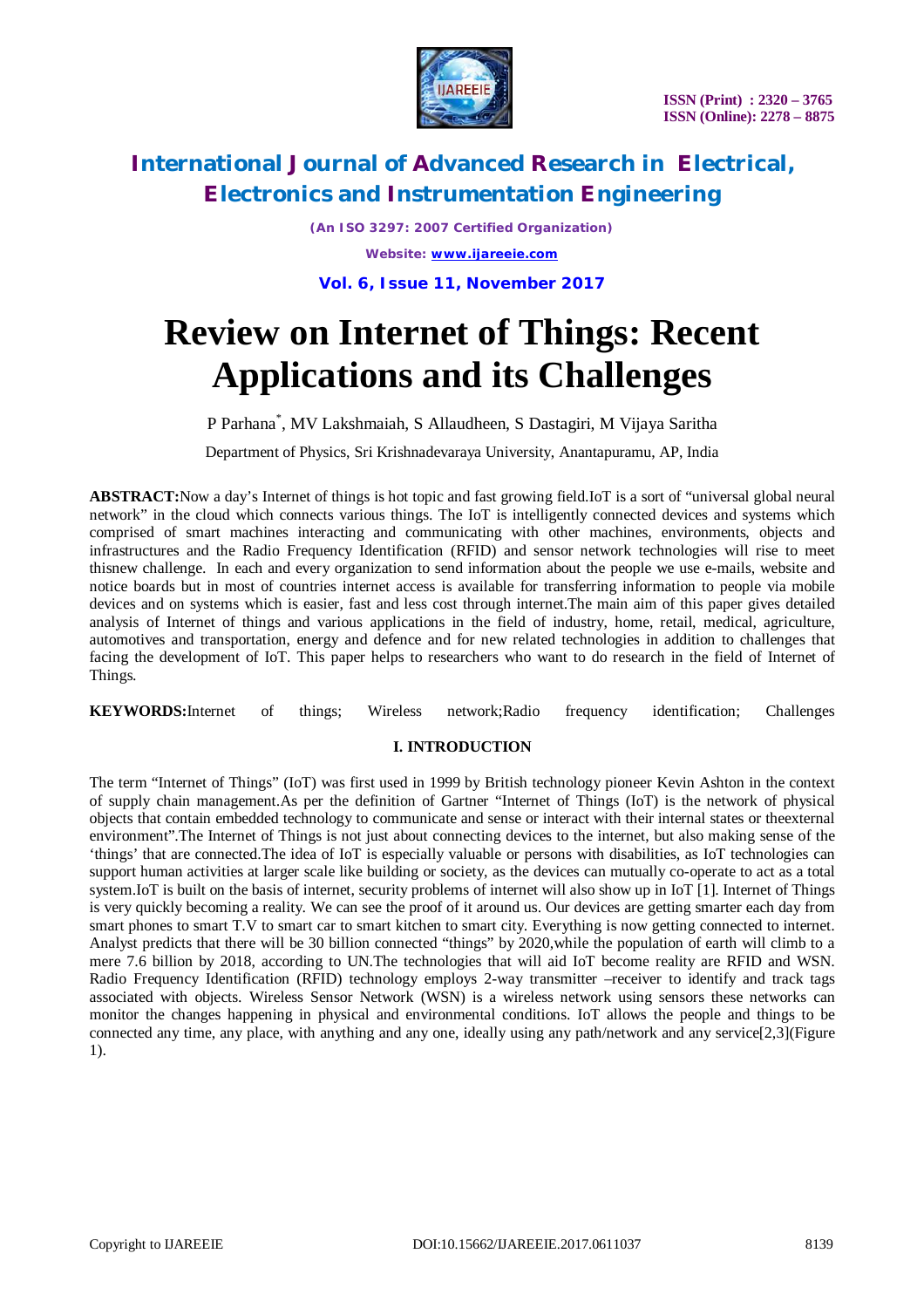

*(An ISO 3297: 2007 Certified Organization)*

*Website: [www.ijareeie.com](http://www.ijareeie.com)*





**Figure 1: Internet of things.**

### **II.GROWTH OF IOT**

The internet first evolved as "internet of computers". In these days many people started using the internet-"internet of people". On the other hand technology has been developed day by day and at the same time on era of "mobicomp" (mobile computing) had begun. Today's 3G and 4G mobile have fast accessing internet and deliver better quality in video calls. Wireless technologies and mobile computing became cheaper compared to early years and have gained more popularity. Hence a new computing had emerged- Ubiquitous computing. This computingfocuses on smart, intelligent space and minimal user involvement. Advancement intechnology led to mobile and other hand-held devices to diminish in size. Smart phones, Ipads, tablets and notebooks replaced ordinary mobiles and PCs. Hence there was a change inthe device with which people access the internet. This inturn resulted in sophisticated features being configured in devices such as sensors, Global Positioning system (GPS) and actuators. In such a scenario devices were not only connected to the internet but also sense, compute and perform intelligent tasks. The International telecommunications Union (ITU) has pointed out four dimensions of IoT: object identification ("tagging things"), sensors and wireless sensor networks("feeling things"), embedded systems ("thinking things") and nanotechnology ("shrinking things') [4,5] (Figure 2).



**Figure 2: Growth of internet of things.**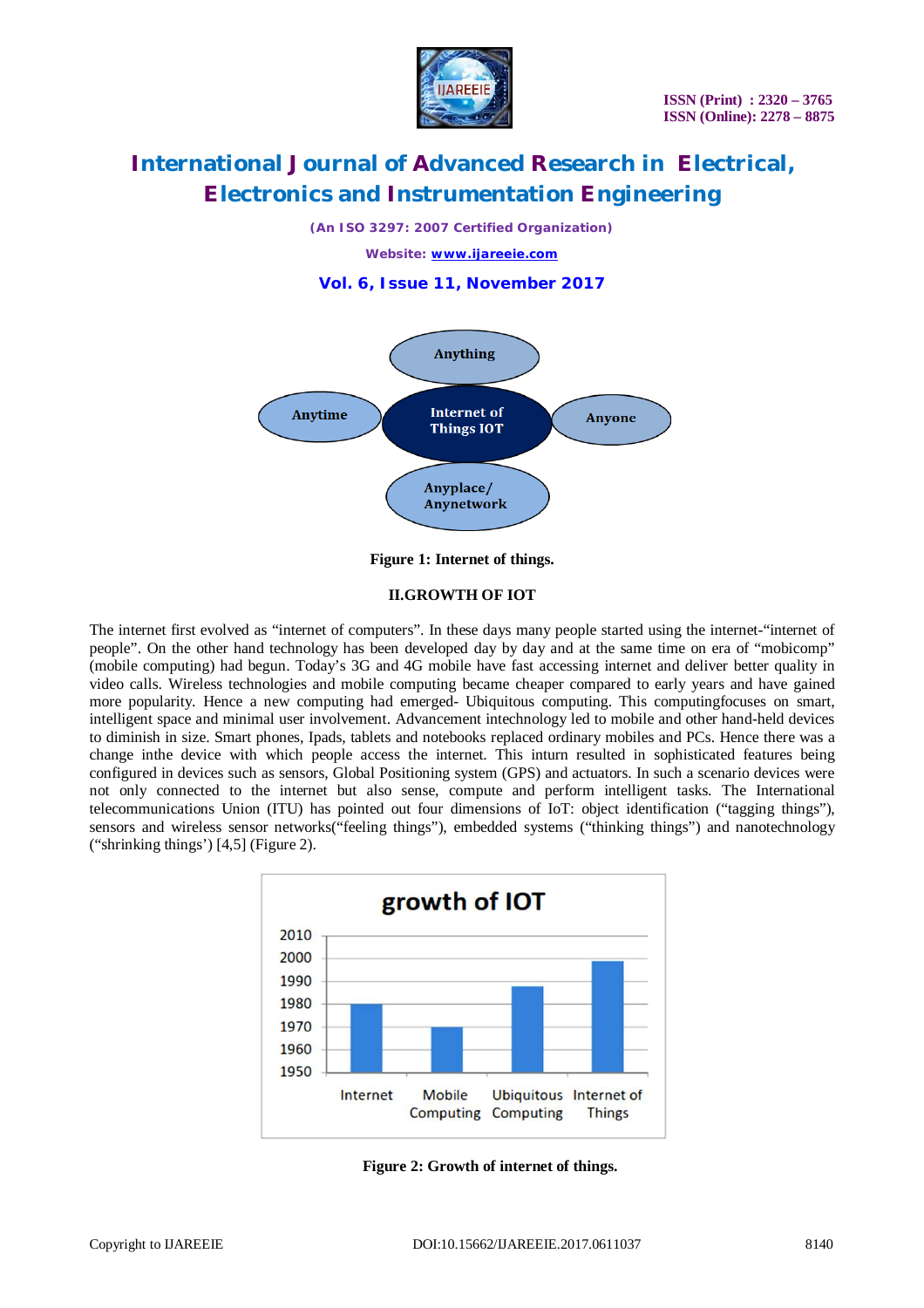

*(An ISO 3297: 2007 Certified Organization)*

*Website: [www.ijareeie.com](http://www.ijareeie.com)*

### **Vol. 6, Issue 11, November 2017**

### **III.TECHNOLOGIES OF IOT**

The main objective of IoT is to make things or objects in the world to be connected through internet, Wireless sensor networks (WSN) and smart phones so that they can share information automatically just like people sharing information. To implement this motive, there are many technologies such as sensing, Radiofrequency identification (RFID), wirelesssensornetworks (WSN), embedded systems and nano technology helps the things to communicate among them that will aid IoT become reality [6,7].

#### **A. Radio Frequency Identification (RFID)**

Radio Frequency Identification (RFID) is a wireless communication technology of transferring data by using electromagnetic fields in order to automatically tracking the location and tags attached to objects, status of objects and remote reading. RFID has been invented by English army during world warII. The main intension of using this, because of low cost and increased capabilities of RFID tags. RFID uses radio frequency waves to transfer identifying information between tagged objects and RFID reader without line of sight and physical contact. It provides two basic quintessential functions for an IoT i.e., identification and communication. RFID system consists of two components they are RFID tags (transponders) and RFID readers (receivers).The RFID tags have a microchip to record information using Electronic Product code (EPC) (or) Universal Identification and an embedded antenna. There are two types of tags: active and passive tags. Active tags have inbuilt battery and permits tags to be read from distance location and transmit data constantly to the reader. Passive tags don't have their own battery and only transmit EPC when transceiver activates them by coming within the range. The working of RFID application is, RFID tags are attached tothe items so that host items have to be monitored by system using tag readers. When the passive tag is approached by a reader, they respond with their EPC and passive tags obtain energy from electrical signal transmitted by reader. Using inductive coupling the energy from signal is absorbed by tag which converted it into electrical current and stored in an on-board capacitors that it can respond to reader with an EPC.RFID technology not only contributed towards technical progress but also towards cost reduction and standardization and hence it is widely used (Figure 3).

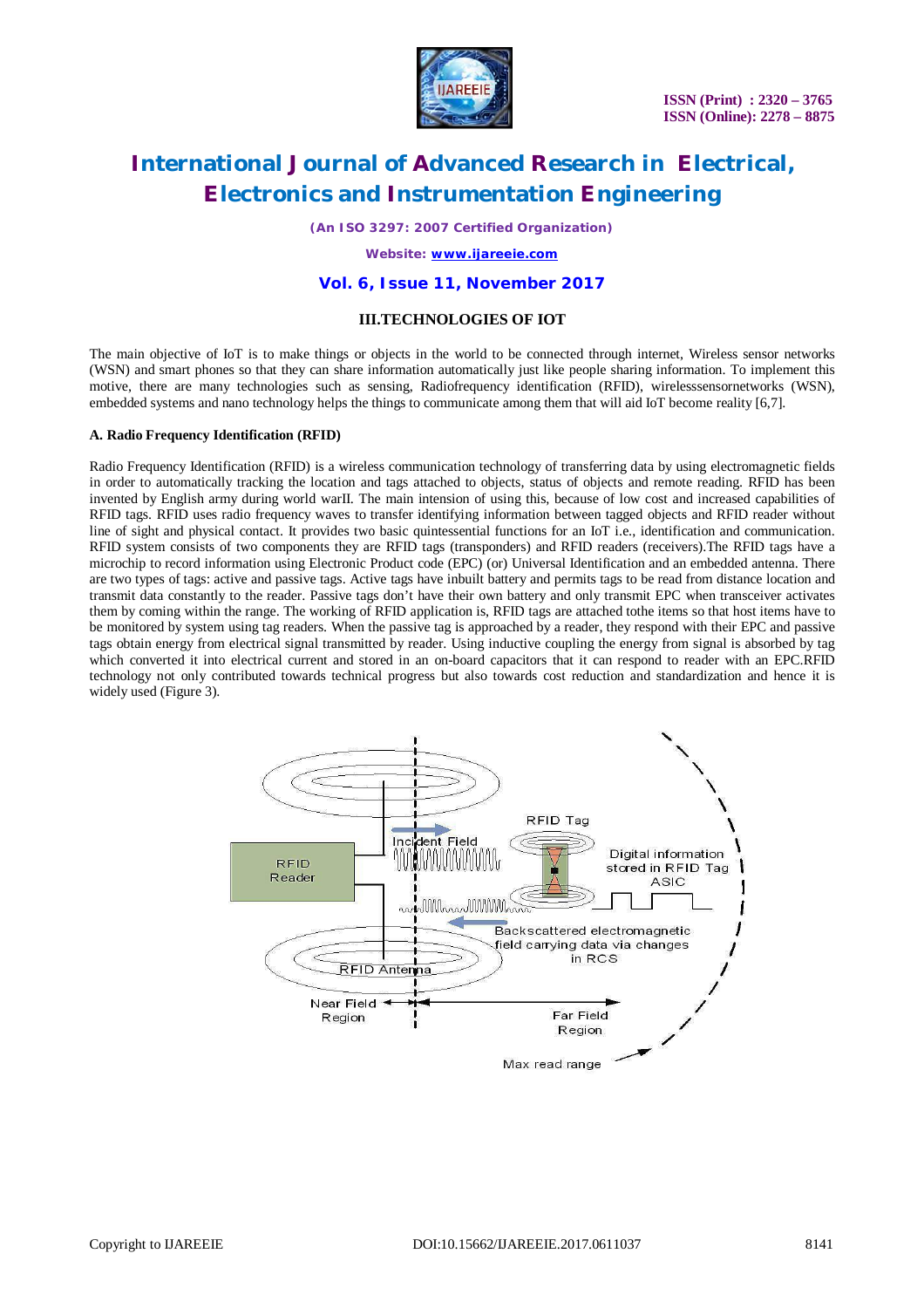

*(An ISO 3297: 2007 Certified Organization)*

*Website: [www.ijareeie.com](http://www.ijareeie.com)*

### **Vol. 6, Issue 11, November 2017**



### **Figure3:RFID communication system.**

RFID is used in food supply chain to insure that the foods are fresh. Consumers can use RFID information to check all nodes of the supply chain, especially in the cool supply chain. That is to say, Goods attached by RFID can be traceable in the supply chain.

### **B. Wireless Sensor Networks**

Wireless sensor networks (WSN) play important role in connecting the physical world to information world. With the advancement of Micro electro mechanical systems(MEMS), wireless communication technology and digital electronics led to the development of tiny devices having the ability to sense,compute and communicate wirelessly over short distance.These tiny devices are called nodes. These nodes interconnect to form wireless sensor networks(WSN).These nodes contain a sensor(collecting data),microcontroller(computing data and controlling the node),memory(storing program and data),radio transceiver(for communication with other nodes) and a battery(power supply).These sensors work together to collect data and send it to the sink node which redirects data to the destination.All these sensors nodes construct a path to sink node on which path there are many nodes.One node communicates with its neighbour node and its neighbour send their signals to their neighbours so that the signals send to sink node by relay. For communication range of sensor nodes in WSN is limited, multiple hopes are required in order to transmit data from source to destination.

### **IV. APPLICATIONS OF IOT**

Recently, IoT developer focuses on various real time issues. In various areas, IoT application developed i.e., healthcare, agriculture, smart buildings (school, hospital, home), supply chain management, retail, transportation, industry, infrastructure monitoring and defence etc. [8-16] (Figure 4).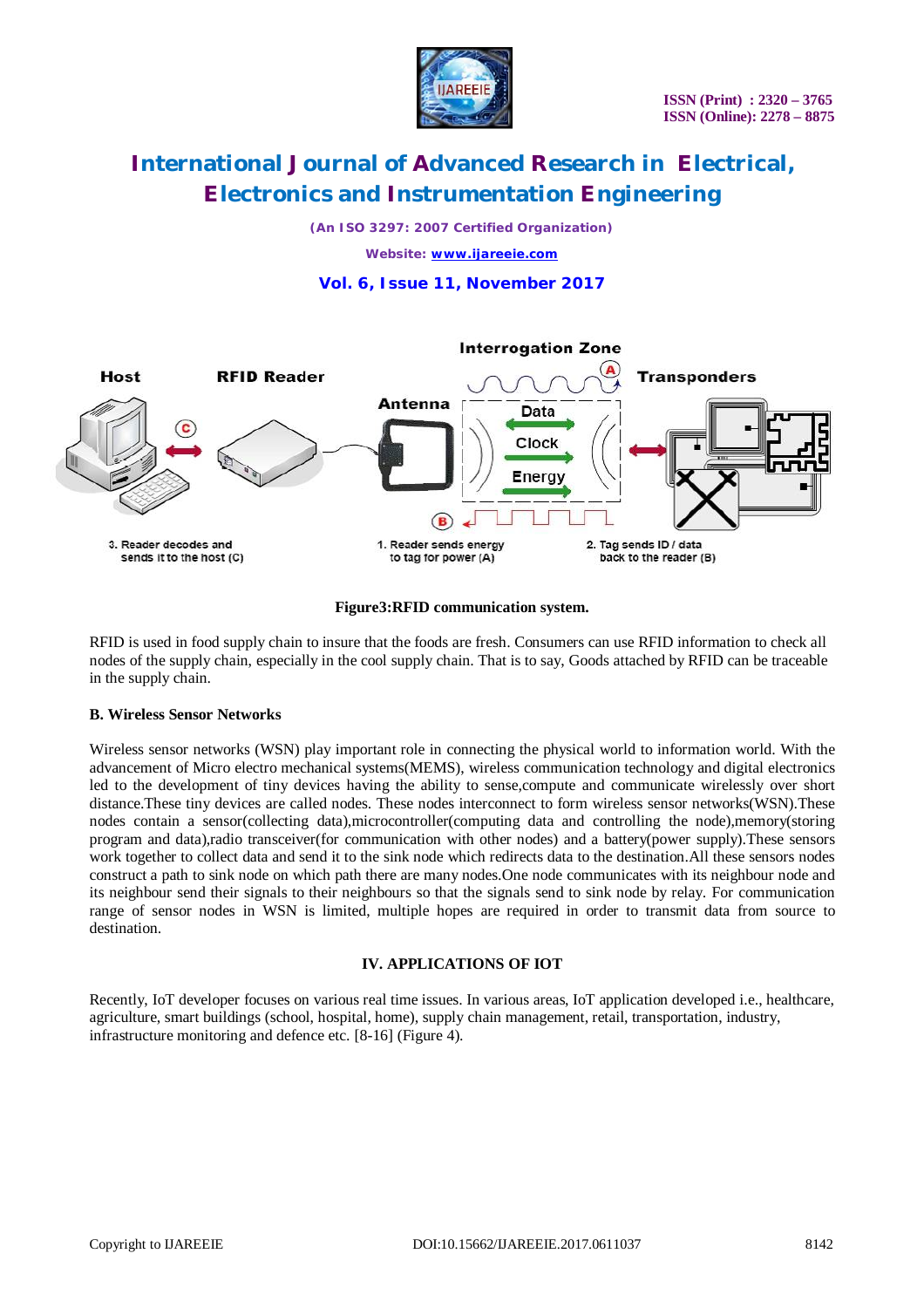

*(An ISO 3297: 2007 Certified Organization)*

*Website: [www.ijareeie.com](http://www.ijareeie.com)*

### **Vol. 6, Issue 11, November 2017**



**Figure 4: Applications of IoT in various fields.**

#### **A. In Healthcare**

There are exciting applications of IoT in healthcare that provide enhance the patient experience, improve patient care and save the vast amounts of money. Identification of various drugs is an important applicationof IoT in healthcare area. IoT unlocks the potential of existing technologies, and leads us toward new and better medical device solutions. IoT devices not only improve facilities and professional practice, but also health in the daily lives. Most studies reviewed point to a chronic disease monitoring in particular as in which are responsible for the first remote monitoring of vital signs and the second of a telemedical Electrocardiogram (ECG) system of a patient.

### **B. Remote Monitoring**

With the lack of health monitoring systems may leads tomany health risks go undetected and patient undergoes many problems.This is the major problem facing all over the world.For checking the vital signs data to be healthy or unhealthy, we need a nurse or doctor advice and again cost is increased. This may be risk for the elder people to overcome this issue, a small and powerful wireless solutions connected via IoT for monitoring to come to patients instead of vice versa. Using these wireless solutions patients' health data can be captured. A variety of sensors and their related algorithms are used to analyze the heath data and send it through wireless connectivity and then medical professionals can take the data then make the appropriate health recommendations remotely.Many e-Health systems developed and they are providing remote monitoring of patient and these monitoring systems are low cost and they are continuously monitoring the patient's health condition and accurately measuring the patient's psychological parameters such as body temperature, blood pressure, pulse rate and respiration rate of patient (Figure 5).



**Figure5: Remote patient monitoring.**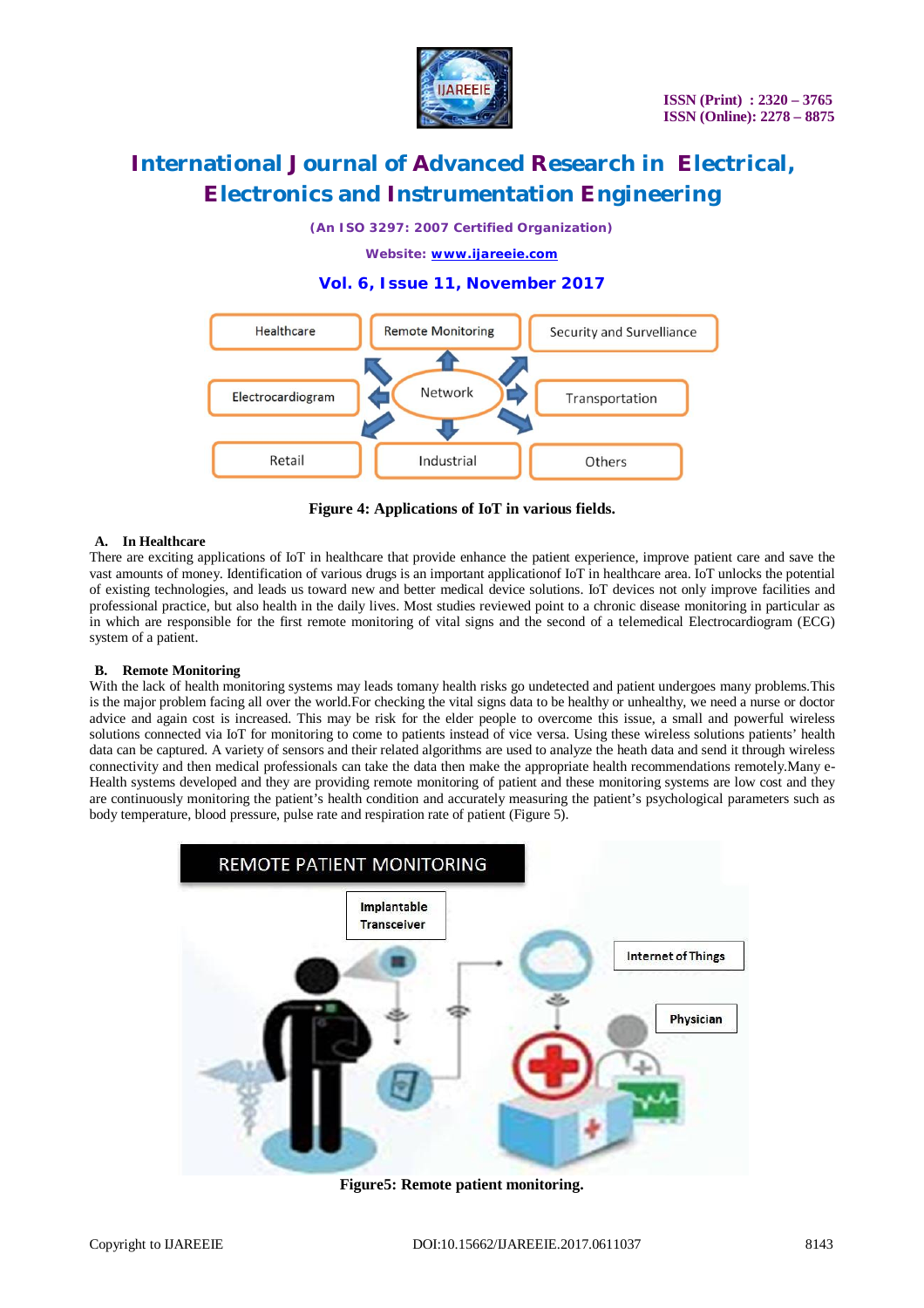

*(An ISO 3297: 2007 Certified Organization)*

*Website: [www.ijareeie.com](http://www.ijareeie.com)*

### **Vol. 6, Issue 11, November 2017**

### **C. Electrocardiogram Monitoring (ECG)**

The application of IoT to ECG monitoring has the potential to give maximum information and can be used to its fullest extent.An ECG is machine that connected to internet to facilitate the exchange of information is required.The monitoring of Electrocardiogram (ECG) that is electrical activity of heart pulse recorded by Electrocardiography includes the measurement of simple heart rate and determination of the basic rhythm as well as the diagnosis of multifaceted arrhythmias, myocardial ischemia and prolonged QT intervals.

### **D. In Agriculture**

India is agriculture oriented country.69% of Indian population has agriculture as their main occupation. The advancement in the IoT technology will help farmers increase the crop gain. As Iot application in agriculture continues to develop, farms will become more connected more streamlined, more efficient and ultimately more productive. Internet of Things will effectively solve the quality and safety problems of agricultural Products. The important applications of IoT in agriculture are water quality monitoring, monitor soil constituent, water irrigation and pest monitoring (Figure 6).



### **Figure6: Application of IoT in agriculture.**

**Logistics coordination:** This is the best application of IoT in agriculture. Through GPS, RFID and other locationbased sensors, goods such as vegetables can be tracked and monitored visually during transportation and storage. This can also facilitate scheduling and add further automation in supply chain management.

### **E. In Industry**

Smart parking space that waits for you. Imagine the time spent and frustration finding a free parking spot-all can be solved with smart parking.

### **F. Smart Ink**

Several manufactures have developed forms of ink that enable electronic circuits to be printed on just about anything. This will enable consumers of print ads to interact with those ads-giving marketing information systems feedbacks, transporting consumers to website, and enabling them to request more information or even order products.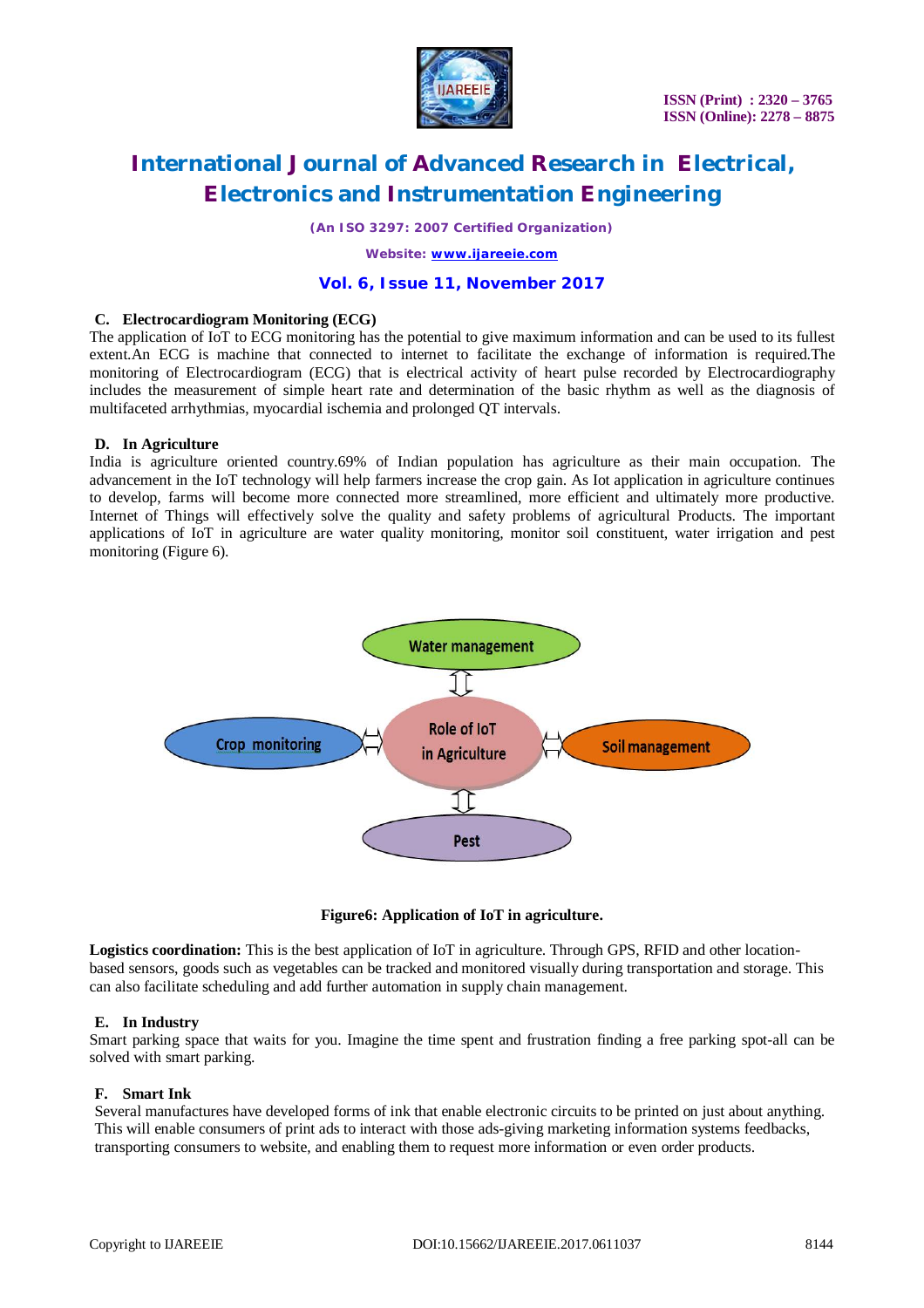

*(An ISO 3297: 2007 Certified Organization)*

*Website: [www.ijareeie.com](http://www.ijareeie.com)*

### **Vol. 6, Issue 11, November 2017**

#### **G. Smart Sports**

Smart basketball, golf ball, tennis ball, smart rackets, smart bats,smart sneakers and so on as a connected object that can be recognized once it is in a specific space.

### **H. Smart Clothing**

Sensors built in to the fabric, or printed on, clothing will give health and performance feedback to medical personnel and athlets. Markets will use such clothing to monitor physiologic responses to marketing content, product and brand variations and pricing change. Imagine if smart clothing is context-aware whereby you can even change colour and transparency of clothes based on own heart beat and temperature as well as heart beat and temperature of others nearby.

### **V. CHALLENGES**

Though IoT delivers an impressive set of benefits, it also presents a significant set of challenges. The IoT promises to bring the connectivity to an earthly level, every home, vehicle, and workplace with smart, internet-connected devices. Some of major challenges are:

- **a. Privacy:** Many IoT applications access personal data but the privacy and protection of personal data maybe the one of the major challenge for IoT developers.
- **b. Security:** Iotcreates an ecosystem of constantly connected devices communicating over networks. The system offers little control despite any security measures. This leaves users exposed to various kinds of attackers. Increasing the number of different devices that increases security issues.
- **c. Connectivity:** Variety of wired and wireless connectivity standards are required to enable different application needs.
- **d. Scalability:** Size of the systems tends to large in size, the solutions should be scalable. Also any times the deployments happen in stages and the architecture should be able to scale up incrementally without taking too much overhead.
- **e. Flexibility:** Many are concerned about the flexibility of an IoT system to integrate easily with another. They worry about finding themselves with several conflicting or locked systems.
- **f. Complexity:** The IoT is diverse and complex network. Any failure or bugs in the software or hardware will have serious consequences. Even power failure can cause a lot of inconvenience.
- **g. Wireless communications:** When we come to energy point, wireless technologies such as GSM,UMTS,Wi-Fi and Bluetooth are far less suitable. Many recent WPAN trends as ZigBee and other still under development they have narrow band width and consume less energy.

### **VI. CONCLUSION**

Internet of things is a new internet application which leads to an era of smart technology where there exists thing-thing communication rather than human-human communication. With the IoT each and every object in this world can easily tracked and identified and can take decision independently. Networks and technologies are used in building concepts of Internet of Things such as Radio frequency Identification (RFID), Wireless sensor Networks (WSN) play an important role in IoT applications. IoT is used in healthcare, industry, agriculture, transportation, security, utilities, education and other areas, while providing a new ecosystem for application development. There are many privacy and security issues that need to be addressed. If these issues are addressed, then Internet of Things will definitely be global mantra.

### **REFERENCES**

[1] Natarajan K;Prasath B; Kokila P; Smart Health Care System Using Internet of Things.Journal of Network Communications and Emerging Technologies (JNCET) 2016; 6.

[2] Giusto D;Iera A;Morabito G; Atzori L; The Internet of Things. 2010.